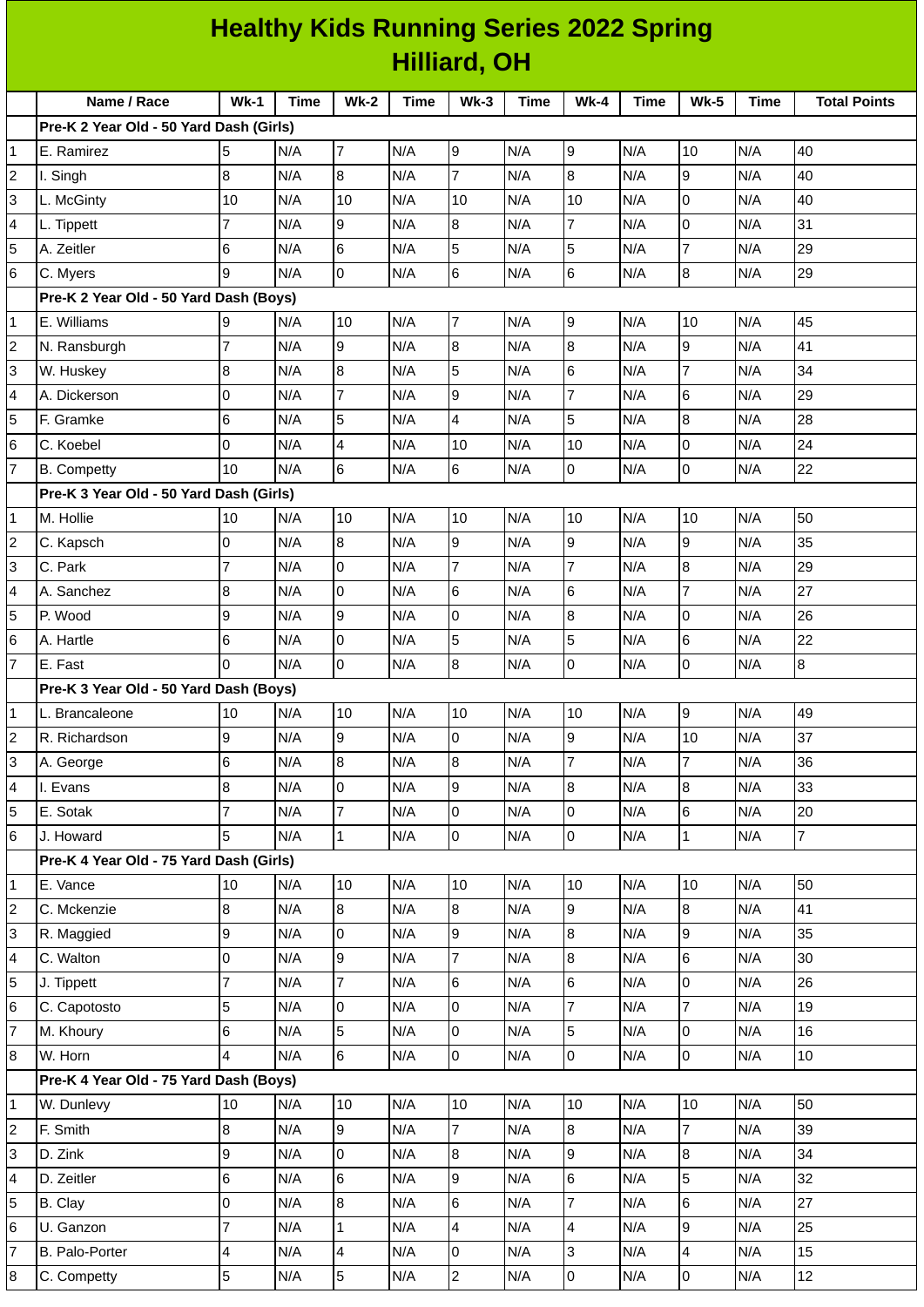## **Healthy Kids Running Series 2022 Spring Hilliard, OH**

| 9              | I. Devaney                                  | 0              | N/A   | 7                       | N/A   | 5               | N/A   | 0              | N/A   | 0              | N/A   | 12             |
|----------------|---------------------------------------------|----------------|-------|-------------------------|-------|-----------------|-------|----------------|-------|----------------|-------|----------------|
| 10             | E. Saffon                                   | $\Omega$       | N/A   | $\overline{1}$          | N/A   | 3               | N/A   | 5              | N/A   | 0              | N/A   | l9             |
|                | Pre-K 5 Year Old - 75 Yard Dash (Girls)     |                |       |                         |       |                 |       |                |       |                |       |                |
| $\mathbf{1}$   | E. Appleton                                 | 7              | N/A   | $\overline{8}$          | N/A   | 9               | N/A   | 9              | N/A   | 9              | N/A   | 42             |
| 2              | I. MacCaughey                               | 10             | N/A   | 10                      | N/A   | 10              | N/A   | $\mathsf 0$    | N/A   | 10             | N/A   | 40             |
| 3              | M. Park                                     | 8              | N/A   | $\overline{7}$          | N/A   | 8               | N/A   | 8              | N/A   | 8              | N/A   | 39             |
| 4              | G. Stettler                                 | 6              | N/A   | 6                       | N/A   | $6\phantom{a}$  | N/A   | 6              | N/A   | 6              | N/A   | 30             |
| 5              | S. Wood                                     | 9              | N/A   | 9                       | N/A   | $\pmb{0}$       | N/A   | 10             | N/A   | 0              | N/A   | 28             |
| 6              | E. Hart                                     | 5              | N/A   | $\overline{0}$          | N/A   | $\overline{7}$  | N/A   | $\overline{7}$ | N/A   | $\overline{7}$ | N/A   | 26             |
|                | Pre-K 5 Year Old - 75 Yard Dash (Boys)      |                |       |                         |       |                 |       |                |       |                |       |                |
| $\mathbf 1$    | R. Richardson                               | 10             | N/A   | 9                       | N/A   | 10              | N/A   | $\, 8$         | N/A   | 10             | N/A   | 47             |
| $\overline{c}$ | S. Gramke                                   | 6              | N/A   | 8                       | N/A   | $\overline{7}$  | N/A   | 10             | N/A   | $\, 8$         | N/A   | 39             |
| 3              | H. Reynolds                                 | 8              | N/A   | 10                      | N/A   | 8               | N/A   | 0              | N/A   | 9              | N/A   | 35             |
| 4              | C. Koebel                                   | $\overline{7}$ | N/A   | 6                       | N/A   | $6\phantom{a}$  | N/A   | $6\phantom{a}$ | N/A   | 5              | N/A   | 30             |
| 5              | G. Williams                                 | 5              | N/A   | $\overline{7}$          | N/A   | 5               | N/A   | 5              | N/A   | 6              | N/A   | 28             |
| 6              | R. Magoteaux                                | 9              | N/A   | 0                       | N/A   | 9               | N/A   | 9              | N/A   | 0              | N/A   | 27             |
| $\overline{7}$ | O. Bellinder                                | $\overline{c}$ | N/A   | 5                       | N/A   | 3               | N/A   | $\overline{7}$ | N/A   | $\overline{7}$ | N/A   | 24             |
| 8              | A. Ransburgh                                | 3              | N/A   | 3                       | N/A   | $\overline{4}$  | N/A   | 3              | N/A   | 4              | N/A   | 17             |
| 9              | Z. Sebastian                                | $\overline{c}$ | N/A   | $\mathbf{1}$            | N/A   | $\overline{c}$  | N/A   | $\overline{c}$ | N/A   | 3              | N/A   | 10             |
| 10             | <b>B.</b> Meagher                           | 4              | N/A   | $\overline{4}$          | N/A   | 0               | N/A   | 0              | N/A   | 0              | N/A   | $\overline{8}$ |
| 11             | O. Khoury                                   | 0              | N/A   | $\overline{2}$          | N/A   | 0               | N/A   | $\overline{4}$ | N/A   | 0              | N/A   | 6              |
|                | Kindergarten & 1st Grade - 1/4 Mile (Girls) |                |       |                         |       |                 |       |                |       |                |       |                |
| $\mathbf{1}$   | A. Smith                                    | 10             | 01:47 | 9                       | 01:47 | $\overline{3}$  | 02:08 | 9              | 01:48 | 9              | 01:53 | 40             |
| 2              | <b>B.</b> McConahay                         | 0              | N/A   | 8                       | 01:48 | $\overline{9}$  | 01:51 | 10             | 01:42 | 10             | 01:46 | 37             |
| 3              | G. Fleener                                  | 8              | 01:58 | 6                       | 01:57 | $\overline{7}$  | 01:59 | $\overline{4}$ | 02:02 | 8              | 01:57 | 33             |
| 4              | A. Stettler                                 | $\overline{7}$ | 02:01 | 5                       | 02:01 | 5               | 02:04 | $\overline{7}$ | 01:53 | 6              | 02:04 | 30             |
| 5              | L. Kraner                                   | 0              | N/A   | $\overline{7}$          | 01:53 | 8               | 01:56 | 5              | 02:00 | 7              | 02:01 | 27             |
| 6              | C. Fast                                     | 5              | 02:08 | $\overline{\mathbf{4}}$ | 02:02 | 4               | 02:07 | $6\phantom{1}$ | 01:57 | 5              | 02:05 | 24             |
| $\overline{7}$ | S. Zink                                     | 9              | 01:55 | $\overline{0}$          | N/A   | $\overline{2}$  | 02:11 | 8              | 01:49 | 5              | 02:05 | 24             |
| 8              | P. Juarez                                   | 6              | 02:03 | 3                       | 02:04 | $6\overline{6}$ | 02:00 | 3              | 02:05 | 3              | 02:06 | 21             |
| 9              | I. Neckers                                  | 0              | N/A   | 10                      | 01:43 | 10              | 01:43 | 0              | N/A   | 0              | N/A   | 20             |
| $10\,$         | G. Coppens                                  | 4              | 02:22 | $\overline{c}$          | 02:09 | $\mathbf{1}$    | 02:16 | 0              | N/A   | $\overline{c}$ | 02:37 | 9              |
| 11             | M. McGinty                                  | 3              | 02:23 | 0                       | N/A   | $\overline{1}$  | 02:31 | $\overline{c}$ | 02:24 | $\overline{0}$ | N/A   | 6              |
| 12             | F. Pashi                                    | $\overline{c}$ | 02:37 | $\mathbf{1}$            | 02:44 | $\mathbf{1}$    | 03:02 | l0             | N/A   | $\mathbf{1}$   | 02:50 | 5              |
|                | Kindergarten & 1st Grade - 1/4 Mile (Boys)  |                |       |                         |       |                 |       |                |       |                |       |                |
| $\mathbf 1$    | S. McKenzie                                 | 10             | 01:28 | 10                      | 01:31 | 10              | 01:35 | 9              | 01:29 | 9              | 01:38 | 48             |
| 2              | O. Ramirez                                  | 6              | 01:40 | 9                       | 01:32 | 9               | 01:39 | $\overline{7}$ | 01:33 | 6              | 01:44 | 37             |
| 3              | H. Limes                                    | 4              | 01:44 | 8                       | 01:39 | 6               | 01:45 | $\bf{8}$       | 01:30 | 9              | 01:38 | 35             |
| 4              | G. Bellinder                                | 9              | 01:29 | $\overline{4}$          | 01:50 | $\overline{7}$  | 01:44 | 6              | 01:34 | $\overline{7}$ | 01:42 | 33             |
| 5              | P. McGinty                                  | $\overline{7}$ | 01:30 | 6                       | 01:46 | 9               | 01:39 | 10             | 01:26 | 0              | N/A   | 32             |
| 6              | B. Nye                                      | 9              | 01:29 | 5                       | 01:48 | 5               | 01:48 | 5              | 01:41 | 5              | 01:48 | 29             |
| $\overline{7}$ | J. Oglesby                                  | $\overline{c}$ | 01:47 | $\mathbf 1$             | 02:20 | $\overline{4}$  | 01:49 | $\overline{4}$ | 01:43 | 10             | 01:36 | 21             |
| 8              | E. Dorr                                     | 5              | 01:42 | 3                       | 01:54 | $\overline{2}$  | 01:55 | $\overline{c}$ | 01:48 | $\mathbf{1}$   | 02:01 | 13             |
| 9              | A. Roberts                                  | 1              | 01:49 | $\overline{7}$          | 01:45 | $\overline{3}$  | 01:53 | 0              | N/A   | $\overline{c}$ | 01:51 | 13             |
| 10             | L. Vance                                    | 1              | 02:04 | $\overline{c}$          | 01:55 | $\mathbf{1}$    | 01:56 | 3              | 01:44 | 4              | 01:49 | 11             |
| 11             | F. McNamara                                 | 3              | 01:46 | 0                       | N/A   | $\mathbf{1}$    | 01:59 | $\mathbf{1}$   | 01:50 | 4              | 01:49 | 9              |
| 12             | V. Brancaleone                              | 1              | 02:10 | $\mathbf{1}$            | 02:19 | $\mathbf{1}$    | 02:27 | $\mathbf{1}$   | 02:11 | $\mathbf{1}$   | 02:14 | 5              |
| 13             | E. Palo-Porter                              | $\mathbf{1}$   | 03:15 | $\mathbf{1}$            | 02:12 | $\mathbf{1}$    | 02:16 | $\mathbf 1$    | 02:13 | $\mathbf{1}$   | 02:22 | 5              |
|                | 14 A. Evans                                 | 1              | 02:10 | $\overline{0}$          | N/A   | $\mathbf 1$     | 02:05 | $\mathbf 1$    | 01:56 | $\mathbf 1$    | 02:03 | $\overline{4}$ |